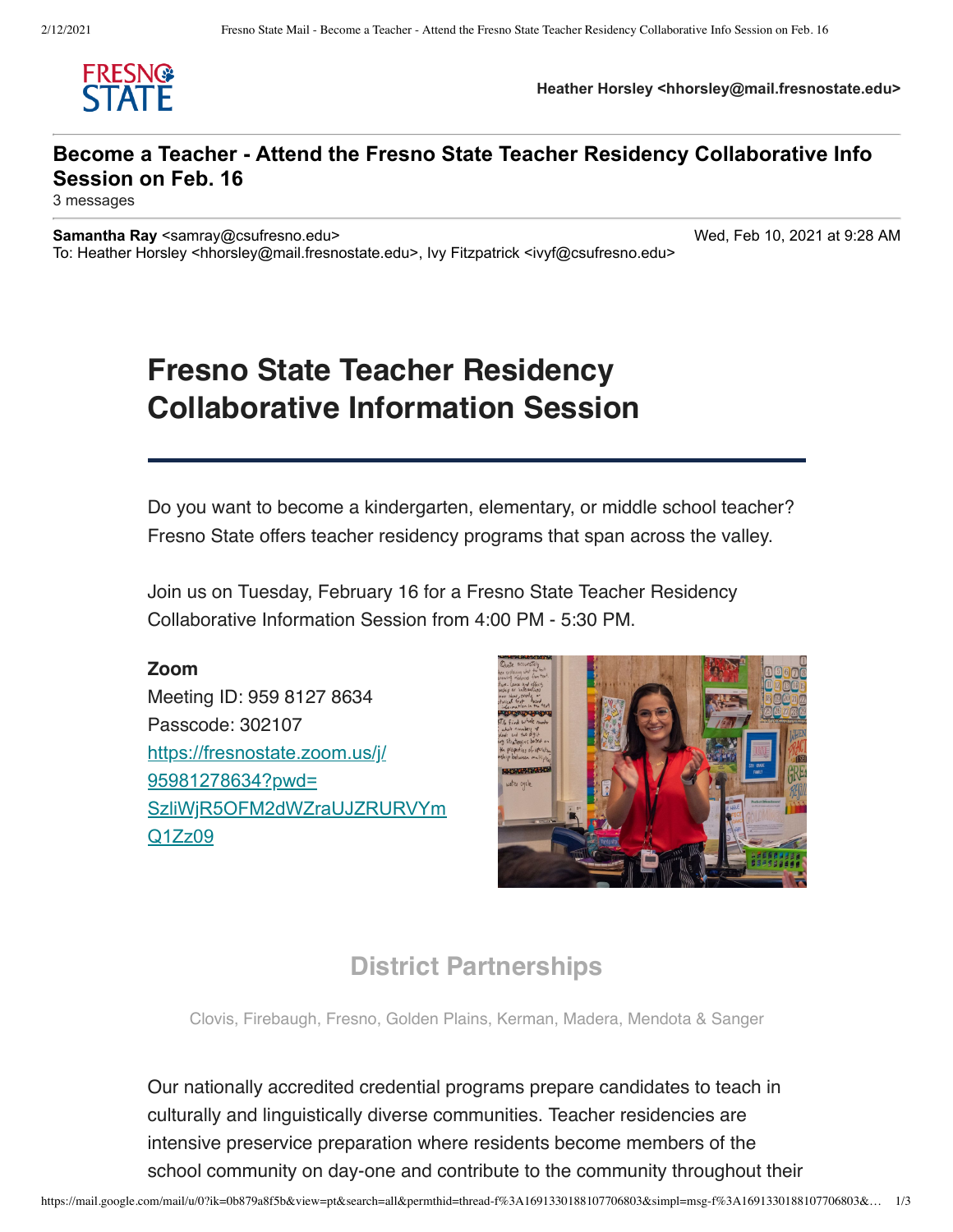2/12/2021 Fresno State Mail - Become a Teacher - Attend the Fresno State Teacher Residency Collaborative Info Session on Feb. 16

teacher preparation. The strong relationships residents build with their district partners also give them priority in future employment opportunities. Resident graduates are highly sought after for hire!

This collaborative information session will provide you with an overview of our teacher residency programs, admissions requirements, and you can join a breakout room to learn more about individual district partners and how to apply.

#### **Questions?**

Email our Admissions Advisor at [ivyf@csufresno.edu](mailto:ivyf@csufresno.edu?subject=Fresno%20Teacher%20Residency%20Program).

#### **Stay in Touch**

[Fill out this form](https://docs.google.com/forms/d/e/1FAIpQLSckyg_iV5sc2tgAug3zkfCPDhDGPbKToqS97o6NisvCQb-0YQ/viewform?usp=sf_link) and we will keep you posted on teacher residency opportunities.



**Heather Horsley** <hhorsley@mail.fresnostate.edu> Wed, Feb 10, 2021 at 9:31 AM To: Brooke Berrios <bberrios@fcoe.org>

## **Heather L. Horsley, PhD**

Assistant Professor of Early Childhood Education Program Coordinator, Multiple Subject Credential Literacy, Early, Bilingual and Special Education Department 5005 N. Maple Ave. Fresno, CA 93740 (o) 559.278.0119

#### **FRESN@STATE**

#### "Be a helper." - adapted from Fred Rogers

**Interested in becoming an elementary school teacher? Apply to the multiple subject credential program!** The best way to learn more about the multiple subject credential program is by attending an information session with our credential program advisors. Click [HERE](https://docs.google.com/forms/d/e/1FAIpQLSfORGFpF3YE3Uxgdhjl5hDfdwg_b47fsJnX-7z0W3RS0XFnyw/viewform) for the sign-up link and you will see the dates/time available. You can also email questions to or schedule a one-on-one appointment with one of our credential program advisors who can walk you through the different pathways to becoming a teacher, admission requirements, and answer other questions you may have as well. Email: [kremenschool@csufresno.edu](mailto:kremenschool@csufresno.edu) Please also click [HERE](http://fresnostate.edu/kremen/teaching-credential/) to visit the Multiple Subject Credential web page for more information.

[Quoted text hidden]